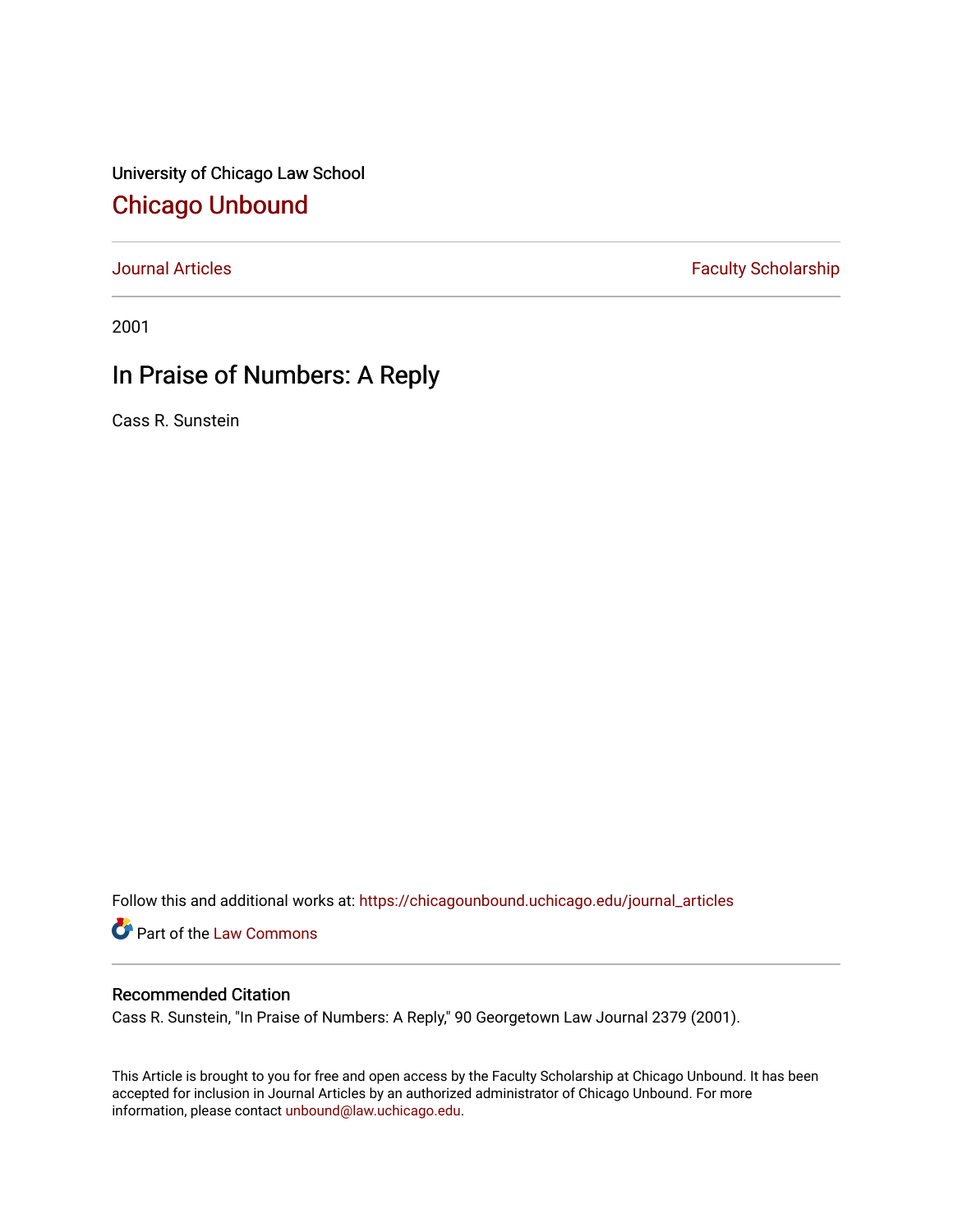## **In Praise of Numbers: A Reply**

CASS R. SUNSTEIN\*

The legal culture contains countless discussions of the vices and virtues of cost-benefit analysis.' But it has hardly any explorations of the real world of cost-benefit analysis-of what agencies do, concretely, when they do costbenefit analysis. We know very little about the interactions among law, science, and economics in the actual, rather than theoretical, world of cost-benefit balancing.

*The Arithmetic of Arsenic*<sup>2</sup> represents a modest effort to begin to fill this gap. My goal was to explore not whether cost-benefit is a good idea in the abstract, but what it means in practice. In fact my major purposes were descriptive and conceptual, not normative. I wanted to highlight a topic about which lawyers and judges know too little: the specific questions whose answers can drive "benefits numbers" in one or another direction. For low levels of arsenic, we lack clear knowledge of the likely health benefits, and any extrapolation from the data will depend on some disputable judgments, involving above all: (1) the dose-response curve, (2) the use of data from other nations, and (3) the decision whether to quantify certain risks on the basis of highly speculative evidence.<sup>3</sup> Monetization of benefits raises further problems involving the valuation of both life and health and the appropriate discount rate for cancers to be averted in the future. With an understanding of these problems, we can see exactly why there are reasonable disputes about both nonmonetized and monetized benefits-why some estimates are high and others are lower. We can also isolate the issues on which more progress, both conceptual and empirical, might be made in the future.

In identifying those issues, I did not seek to resolve them, much less say how the arsenic controversy should be handled (though in a few places I offered some tentative judgments). I meant instead to provide a kind of lawyer's primer on the real world of cost-benefit analysis, in the process showing where legal objections might be raised, explaining why a deferential judicial role might make sense, and indicating why a "benefits range," and a wide one at that, is sometimes the most that can be offered.

I am extremely grateful to Lisa Heinzerling and Thomas McGarity for their valuable comments and criticisms. Their objections seem to me to fall into two

**<sup>\*</sup>** Karl N. Llewellyn Distinguished Service Professor of Jurisprudence, Law School and Department of Political Science, University of Chicago.

**<sup>1.</sup>** For a valuable collection, see COST-BENEFIT **ANALYSIS: LEGAL, ECONOMIC, AND** PHILOSOPHICAL PERSPECTIVES (Matthew D. Adler & Eric A. Posner eds., 2001).

<sup>2.</sup> Cass R. Sunstein, *The Arithmetic ofArsenic,* 90 GEO. L.J. 2255 (2002).

<sup>3.</sup> McGarity's title is therefore fitting, though the fuzziness seems to me inescapable in light of gaps in knowledge. Thomas **0.** McGarity, *Professor Sunstein's Fuzzy Math,* 90 GEO. L.J. 2341 (2002).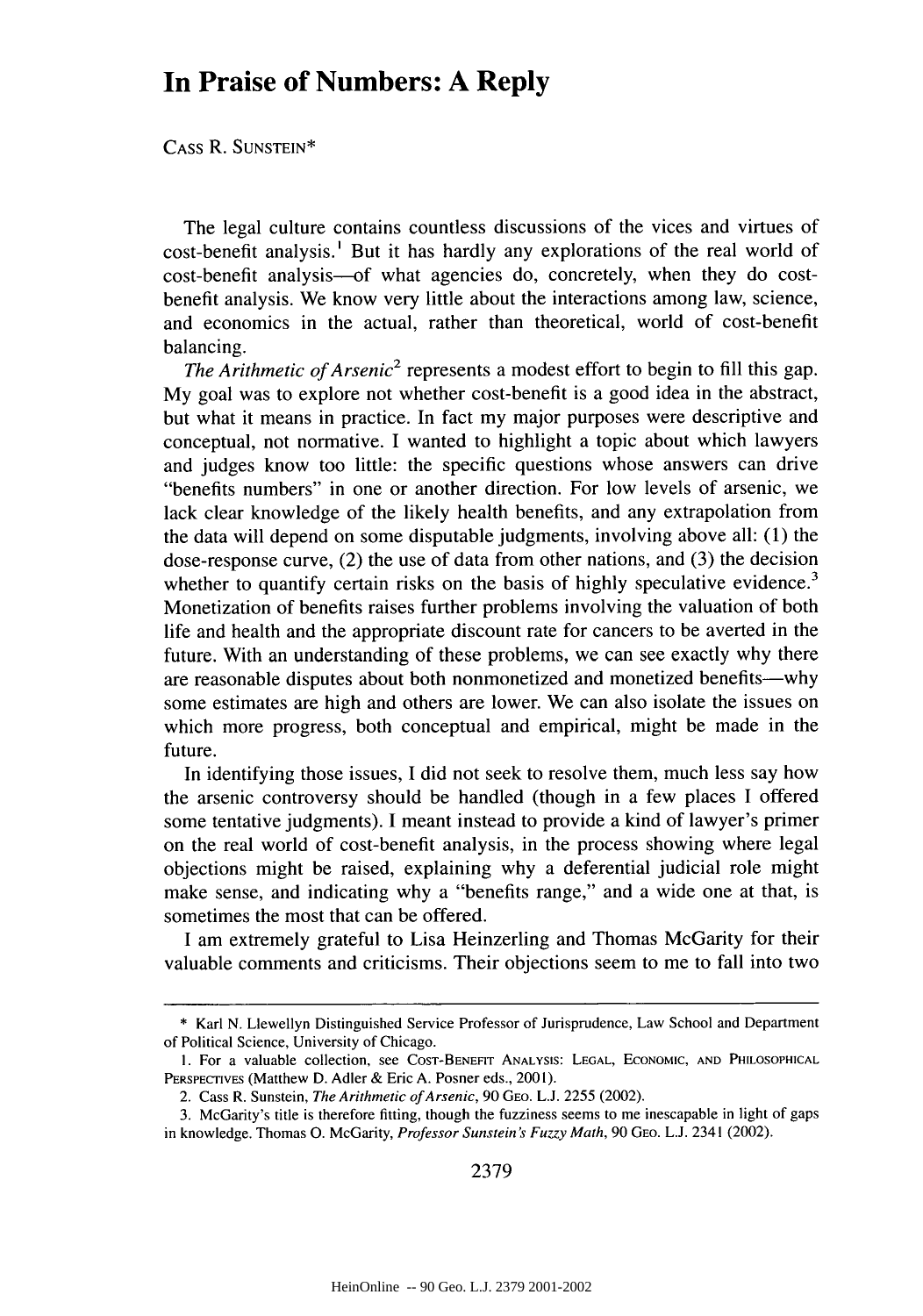categories—the first involving the assessment of benefits (my major theme, and a topic emphasized by Heinzerling), the second involving the assessment of cost-benefit analysis itself (which both of them dislike). In this brief reply, I take up these two kinds of criticisms in sequence.

#### I. ASSESSING BENEFITS

Much of Heinzerling's response urges that the EPA should have placed a higher monetary value on life. She emphasizes, for example, that the value-oflife data is quite old (from the 1970s). In her view, per capita growth in economic activity requires a significant upward adjustment.<sup>4</sup> She also contends that the EPA should have used a cancer premium on the ground that cancer risks receive a higher willingness to pay than other deaths.<sup>5</sup> These are entirely plausible claims and well worth further investigation.

But some of Heinzerling's other suggestions seem to me more doubtful. She contends, for example, that because cancer is involved, the EPA was wrong to have concluded that the benefits of the arsenic rule should be discounted because cancer arises decades after exposure to its cause.<sup>6</sup> To be sure, it is hard to know how the discounting problem should be handled. But isn't it much worse to get cancer tomorrow than to get cancer twenty years from tomorrow? Isn't it much worse to die in a plane crash tomorrow than to die from cancer twenty years from tomorrow? Heinzerling is right to emphasize the existence of a cancer premium. But even with that premium, it seems reasonable to discount risks that will not turn into harms for many decades.<sup>7</sup>

I also wonder about Heinzerling's suggestion that the EPA should have

5. *Id.* at 2317-18.

<sup>4.</sup> Lisa Heinzerling, *Markets for Arsenic,* 90 GEo. L.J. 2311, 2320 (2002). With respect to wealth adjustments, I agree with Heinzerling that poor people's lives should not be valued less than the lives of wealthy people. The complexity here is that poor people are willing, because of their poverty, to spend less to reduce a statistical risk than wealthy people and that it is not clear that government does poor people any favor by forcing them to spend more than they are willing to pay. (This assumes that people are adequately informed and that individuals are being required to pay for risk reduction, which is true in the case of arsenic but not, fortunately, in every case.).

<sup>6.</sup> The Scientific Advisory Board raises another issue, not discussed by the EPA: the "cessation lag," meaning the lag between a reduction in exposure and a reduction in risk. *See* ARSENIC RULE BENEFITS REVIEW **PANEL,** U.S. ENVTL. PROT. **AGENCY,** ARSENIC RULE BENEFITS **ANALYSIS: AN** SAB REVIEW 6-7 (2001), *available at* http://www.epa.gov.sab/ecO1008.pdf. Imagine that those now being exposed to 45 parts-per-billion (ppb) of arsenic are exposed in 2006 to **10** ppb. If so, it will take a while until cancer risks will be equivalent to what they would be if everyone, all of the time, was exposed to **10** ppb or less. Because the EPA did not take account of the cessation lag, the Science Advisory Board suggests that it presented an upper bound on mortality and morbidity savings. *Id.* at 5.

<sup>7.</sup> I am not sure that I understand Heinzerling's objection to the idea that risks that are run involuntarily should be valued especially highly. *See* Heinzerling, *supra* note 4 at 2327. To be sure, the line between voluntarily and involuntarily run risks is one of degree, not of kind. *See* Cass R. Sunstein, *The Laws of Fear,* 115 HARv. L. REV. 1119, 1154-55 (2002) (book review). When we say that a risk is involuntarily run, we typically mean that those who run it are unaware of it, or that it is very costly for people to avoid it. *See id.* at 1154. But when the costs of risk-avoidance are especially high, it makes sense to devote extra resources to reducing it. Of course Heinzerling is right to say that there is no market for risks that are involuntarily run in the strong sense.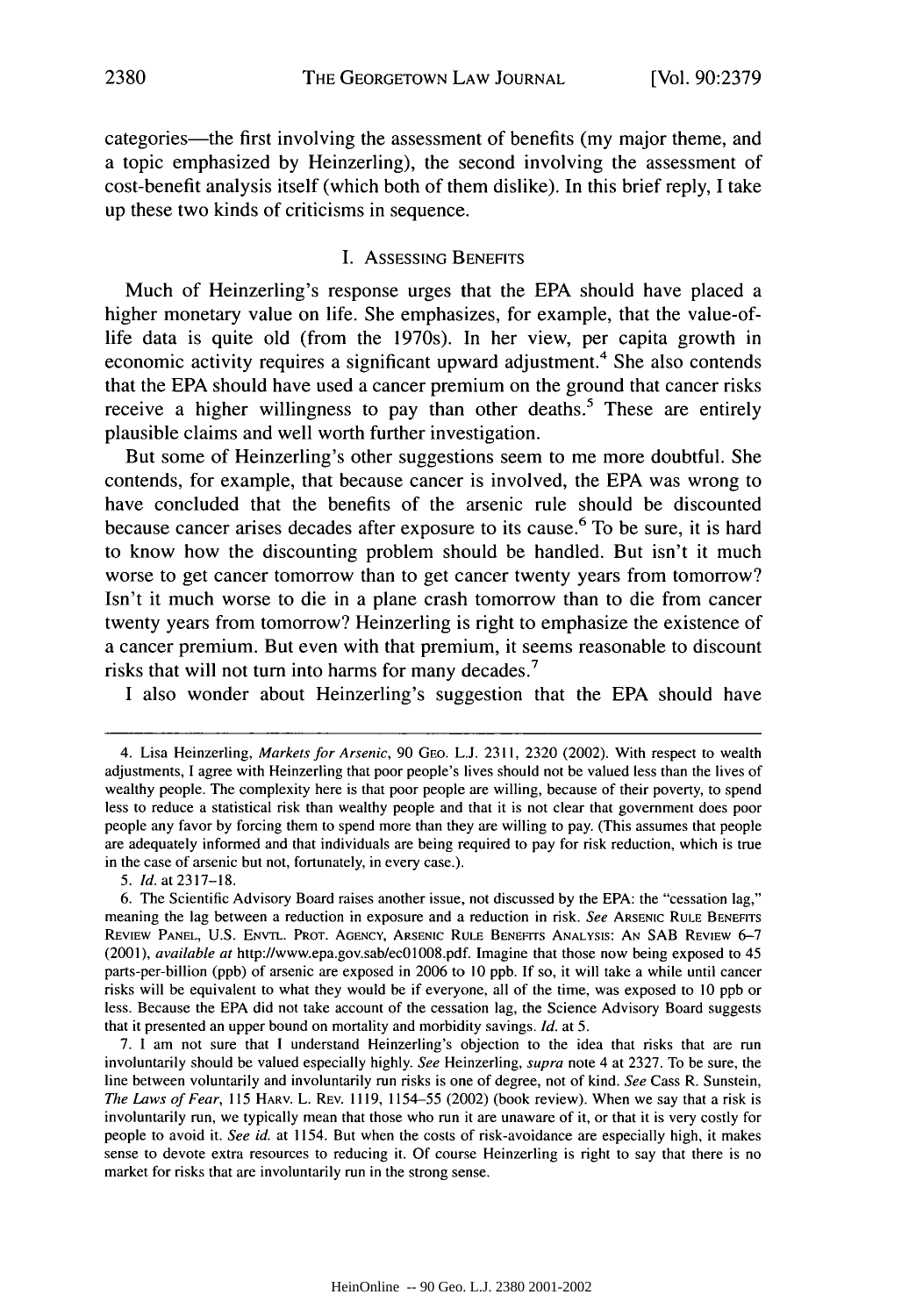assessed the benefits of reducing arsenic in drinking water by examining the market for bottled water.<sup>8</sup> As Heinzerling notes, many people buy bottled water for the taste, not for the increase in safety. In any case, most people do not buy bottled water. It would be extremely odd for government to use the Safe Drinking Water Act to do the equivalent of forcing people to buy bottled water when this option is rejected by most people. (Should the National Highway Safety Traffic Administration require all car manufacturers to spend the amount spent on safety by Volvo owners?)

Heinzerling also suggests that instead of using a number for statistical lives, the EPA might have done better to survey consumers, asking them how much they would be willing to pay to reduce arsenic levels in drinking water.<sup>9</sup> She thinks that such a survey would reveal that people would be willing to pay more than enough for significant reductions. As it happens, I conducted just such a survey with University of Chicago law students. The survey produced a median willingness to pay \$100 to eliminate a  $1/100,000$  risk and a median willingness to pay \$50 to eliminate a  $1/1,000,000$  risk.<sup>10</sup> These numbers, among a fairly affluent group, do not suggest that the EPA's choice was as easy as Heinzerling indicates, because the mean cost per household, for the 10 ppb standard, ranged from under \$1 to over  $$300<sup>11</sup>$  Of course there are serious doubts about the meaningfulness of people's answers to survey questions of this kind, especially when low probabilities are involved.<sup>12</sup> Hence it was reasonable, it seems to me, for the EPA (assuming that it was interested in willingness to pay) to use its standard dollar amount per life saved, rather than to rely on surveys.

McGarity emphasizes the EPA's legitimate difficulties in handling adverse effects that it considered nonquantifiable, including certain cancers, hypertension, diabetes, and reproductive effects. He is concerned that these effects "fade in and out of my analysis "like an aircraft warning beacon"—and also that

<sup>8.</sup> Heinzerling, supra note 4, at 2324-27.

<sup>9.</sup> **Id.** at 2325.

<sup>10.</sup> For a full discussion, see Cass R. Sunstein, *Probability Neglect: Emotions, Worst Cases, and the Law,* 112 YALE L.J. 61 (2002).

**<sup>11.</sup>** Note that this was true at the time that the EPA made its initial decision; subsequent data and analysis have strengthened the case for reduction below 20 ppb. *See* **SUMCOMM. ON** ARSENIC **IN** DRINKING WATER, **NAT'L** RESEARCH **COUNCIL, ARSENIC IN DRINKING** WATER: 2001 **UPDATE** (2001).

Heinzerling engages in some clever framing to make the issue seem easy. She compares a 20 ppb standard to the more protective alternatives-an illuminating exercise to be sure, but one that does not adequately describe the EPA's choice, which was whether and how to depart from the 50 ppb standard. She also calculates the amount that consumers would be willing to spend per day, finding the very low number conclusive on the question. But this kind of framing proves too much. *See* Sunstein, *supra* note 2, at 2295. There are countless worthy causes that might reasonably ask Americans to spend, say, a dollar a day. Assuming that 250 million Americans participate, each dollar-a-day program could raise \$91.5 billion. Is it worth spending \$91.5 billion to clean up hazardous waste dumps? To reduce benzene emissions? To reduce greenhouse gases? To immunize children? To improve education in poor neighborhoods? To house people who need housing? To improve national defense? To increase the number of police officers on the streets? To do all of these eight dollar-a-day programs, raising over \$720 billion? To do more?

<sup>12.</sup> *See* Sunstein, *supra* note 10.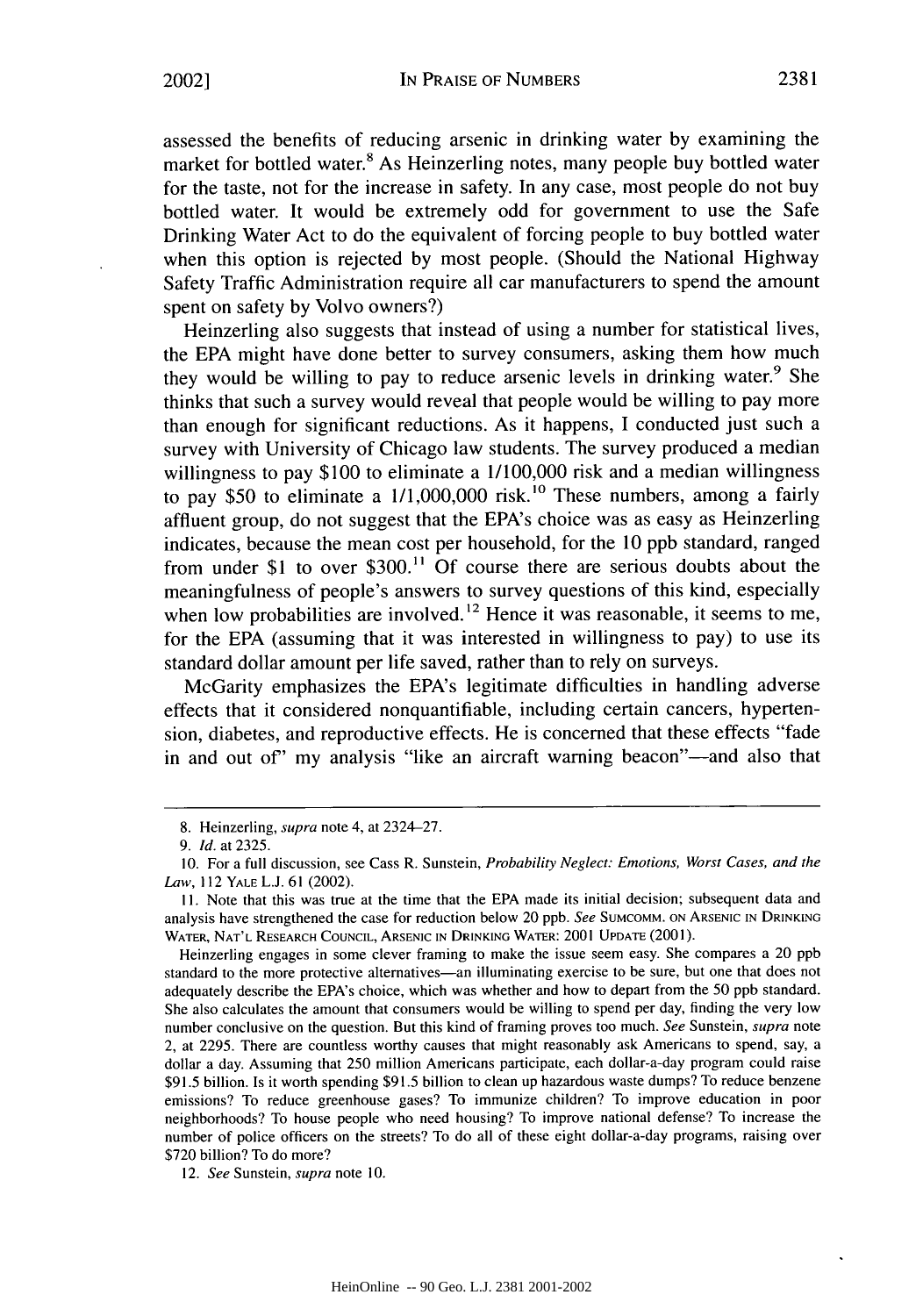once all of them are included, my low-end estimates "are too low" and my high-end estimates "may only be slightly too high or perhaps not high enough."<sup>13</sup> All of these points are reasonable. My basic suggestion is that benefits should be quantified if this is at all possible.<sup>14</sup> In general, the EPA should assign numbers to adverse effects whenever it can, if only to provide a range, and it should have done more in this vein here. In this case, as in many others, efforts at quantification illuminate the analysis, even when there is uncertainty.<sup>15</sup>

Heinzerling dislikes the willingness-to-pay criterion. Her most interesting claim is that market behavior is likely to be inadequately informed, not least because people are "intuitive toxicologists," acting in the market domain as they do in politics. 16 For this reason she doubts that market evidence reveals people's informed tradeoffs between dollars and statistical risks. Heinzerling is right to say that cognitive problems and simple ignorance play a role in the market domain; her Perrier example might well be a case in point. The real question, an empirical one, is whether some correctives might not be provided by the sheer number of people involved in market decisions. Many of us do not know whether products we buy will do what they are supposed to do; yet the knowledge of some is enough to ensure, most of the time at least, that there is a correlation between quality and cost. In the domain of risks, it is possible that market processes will work in the same way, ensuring, much of the time, that risky products will cost more than less risky ones, and that other things being equal, employers will have to pay people a wage premium for higher risks. The evidence here is suggestive if not conclusive, indicating that in markets, at least, people will not pay infinite or even huge amounts to eliminate low-level cancer risks. Indeed the amounts they are willing to pay fall within a certain range, one that is wide but far from unbounded.<sup>17</sup> Of course, Heinzerling is right to question whether an examination of market behavior can uncover informed judgments about the price of a statistical life.

### II. ASSESSING **COST-BENEFIT ANALYSIS**

To say the least, Heinzerling and McGarity are skeptics about cost-benefit analysis. I do not share their skepticism. In my view, cost-benefit analysis should be seen as a valuable tool, partly as a way to counteract the errors that we all make in thinking about risk, partly as a mechanism for ensuring that government addresses serious problems rather than trivial ones, partly as a way

**<sup>13.</sup>** McGarity, supra note 3, at 2351-52.

<sup>14.</sup> The point is emphasized by the Science Advisory Board, asking for more quantification from the EPA. See ARSENIC RULE BENEFITS REVIEW PANEL, supra note 6, at 3.

<sup>15.</sup> McGarity also objects to my very tentative suggestion that if we include an appropriate discount rate, \$4.5 million is a sensible value for statistical lives in this context. McGarity, supra note 3, at 2355-56. While discounting seems to me sensible here, I am not at all wedded to the \$4.5 million number and would welcome alternative suggestions.

<sup>16.</sup> Heinzerling, supra note 4, at 2330.

*<sup>17.</sup>* See W. Kip Viscusi, **FATAL** TRADEOFFS: PUBLIC **&** PRIVATE RESPONSIBILITIES FOR RISK (1992).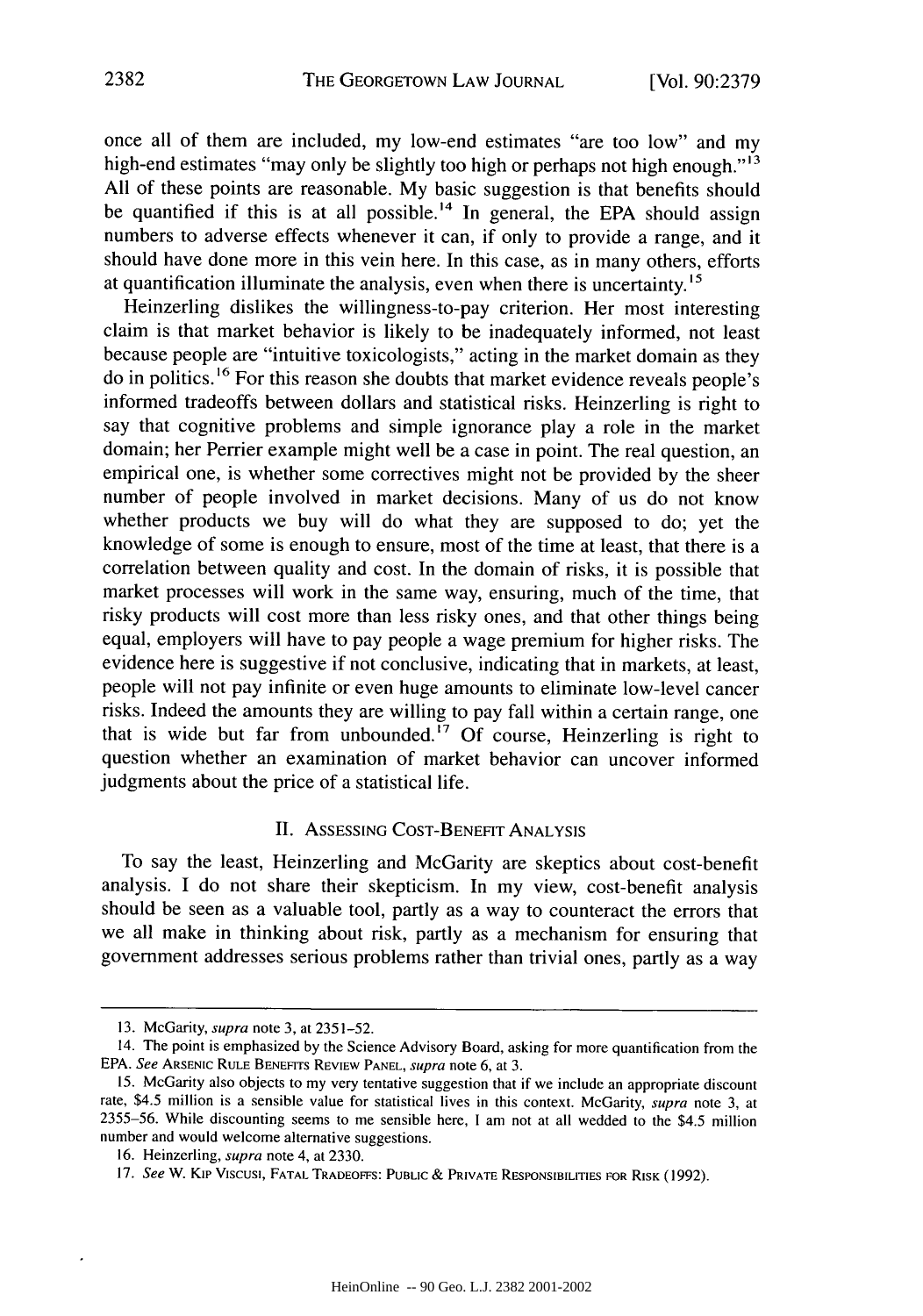of getting a sense of the consequences in front of decisionmakers before they  $act<sup>18</sup>$  Is this so terribly controversial? Is it not revealing that President Clinton, no less than Presidents Reagan and Bush, required agencies to produce costbenefit analyses of major rules?<sup>19</sup>

To be sure, cost-benefit analysis may be unhelpful or misused in practice, simply because of the indeterminacy in the data. A lurking question, pressed by both Heinzerling and McGarity, is whether the arsenic controversy supports or undermines the argument for cost-benefit analysis.<sup>20</sup> I think that the analysis was helpful, simply because it showed the range of potential effects from low levels of arsenic exposure. The analysis greatly weakened the efforts of interest groups and others to treat the old 50 ppb standard as unexceptionable. After the EPA did its work, no one could responsibly contend that it would be silly to rethink the old standard. Indeed, the analysis—especially taken in light of the 2001 report from the National Research Council<sup>21</sup>—helped show that the 10 ppb standard would not be exceedingly costly and likely would be a real improvement, in terms of public health, over the 50 ppb standard. At the same time, the analysis showed why reasonable people might be uncertain whether there would be very large public health gains from a standard below (say) 20 ppb. (Note in this regard that Canada, a nation not unconcerned with the health of its citizens, has a standard of 25  $ppb.<sup>22</sup>$ )

Heinzerling's attack on cost-benefit analysis seems to be based not on a belief that costs and benefits are irrelevant, but on the willingness-to-pay criterion, which she identifies with cost-benefit analysis. The identification is understandable: Those who do cost-benefit analysis generally use that criterion. But to engage in cost-benefit analysis, we can value benefits however we like. In the 1960s and 1970s, it was popular to use the "human capital" approach, which values life by looking at lost earnings.<sup>23</sup> This method, still popular within the courts, produced amounts that were a mere fraction of those elicited by willingness-to-pay methods. Or suppose that a contemporary analyst rejected willingness to pay and instead chose, for her own reasons, \$15 million as the presumptive amount to spend per statistical life—with the presumptive amount subject to increase or decrease if the circumstances warranted either.<sup>24</sup> Such an analyst could still compare costs and benefits. We might even start with the amounts that emerge from labor market studies, not because we have a deep

<sup>18.</sup> *See* Matthew D. Adler **&** Eric A. Posner, *Rethinking Cost-Benefit Analysis,* 109 YALE **L.J. 165,** 179 (1999); CASS R. **SUNSTEIN,** RISK **AND REASON** (forthcoming 2002).

<sup>19.</sup> Exec. Order No. 12,866, 58 Fed. Reg. 51,735 (Sept. 30, 1993).

<sup>20.</sup> Heinzerling, *supra* note 4, at 2313; McGarity, *supra* note 3, at 2364-65.

<sup>21.</sup> *See* SUMCOMM. **ON ARSENIC IN DRINKING** WATER, *supra* note 11.

<sup>22.</sup> ROBERT PERCIVAL **ET AL., ENVIRONMENTAL REGULATION** 122 (3d ed. 2000).

<sup>23.</sup> *See* Viscusi, *supra* note 17, at 17-18.

<sup>24.</sup> An increase may occur if, for example, children were mostly at risk, or a decrease if elderly people were mostly at risk. Of course the life-years criterion could automatically incorporate this variable. Note that the Science Advisory Board sensibly asked the EPA to consider the "age distribution of cases avoided whenever possible." *See* ARSENIC RULE BENEFITS REVIEW **PANEL,** *supra* note **6,** at 5.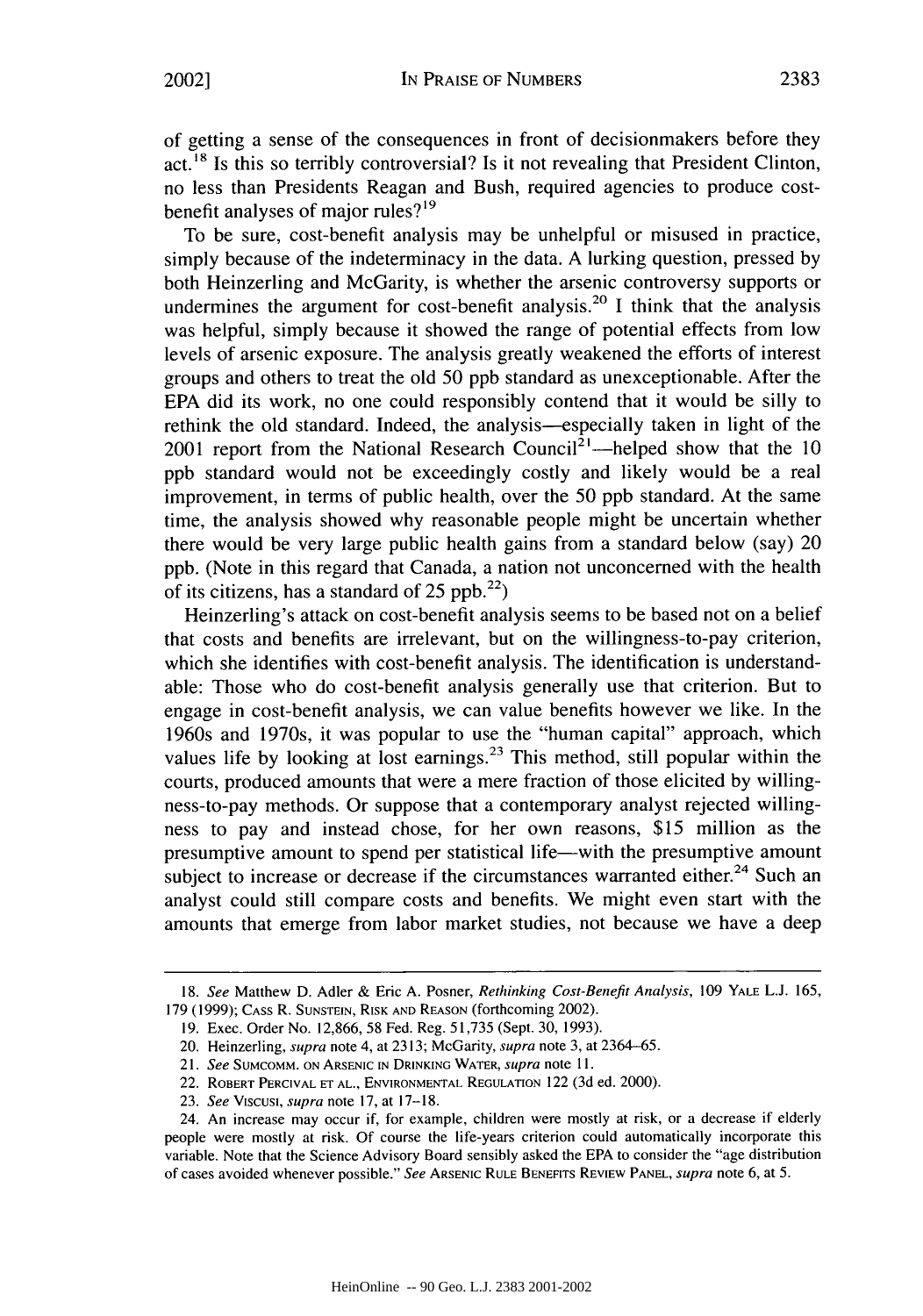commitment to willingness to pay, but because of a democratic judgment that those amounts provide a reasonable place to begin. What seems to me most important is not to be dogmatic about willingness to pay, but to ensure against uninformed stabs in the dark and to promote coherence and sense in regulation-so that we are not spending small sums on large problems and large sums on small problems.

McGarity thinks that the largest lesson of the arsenic controversy involves the "daunting scientific uncertainties" that plague cost-benefit analysis.<sup>25</sup> In view of these uncertainties, he thinks that cost-benefit analysis is a matter of "frequently preposterous and always manipulable number spinning."<sup>26</sup> He has a point. But it need not be a matter of "spinning." We might try instead to identify the likely range of effects, and when the range is large, we might want to know why the benefits might be small and why they might be  $big^{27}$  If we are choosing among several levels of protection, what should we do instead? Guess? Flip a coin? Does it really make sense to conclude (as both Heinzerling and McGarity seem to do) that whenever people are being exposed to a carcinogen (any carcinogen?), the government should regulate to the point that is "feasible" for indus- $\frac{1}{x}$  even if the cost is (say) \$900 billion and the health benefits are likely.to be trivial?<sup>29</sup>

**I** suspect that both Heinzerling and McGarity think that cost-benefit analysis fails cost-benefit analysis. They believe that all things considered, we would be better off with some other standard-for example, basing standards on feasibility. They might be right! **If** cost-benefit analysis simply makes it harder for agencies to protect the public, and mostly increases the power of regulated groups to block desirable regulation, it is hard to celebrate cost-benefit analysis. But there are reasons to believe that cost-benefit analysis is not simply an antiregulatory tool. Indeed cost-benefit analysis helped spur the removal of lead from gasoline and dramatic steps, pushed **by** the United States, to eliminate

**29.** Heinzerling and McGarity are correct to say that costs play some rule under statutory provisions that are based on an inquiry into technology. See, e.g., **33 U.S.C. §** 1314(b)(2)(B) (2000). The problem is that benefits are not assessed and that there is no direct balancing of costs and benefits.

**<sup>25.</sup>** McGarity, *supra* note **3,** at 2344.

**<sup>26.</sup>** *Id.* at **2366.**

**<sup>27.</sup>** One possibility is to create a margin of safety, an idea supported **by** McGarity and often found in federal law. *See, e.g.,* Clean Air Act **§ 108,** 42 **U.S.C. § 7408** (2000). Often a margin of safety makes sense to prevent risks that are possible but not demonstrable. But sometimes there are risks and costs on all sides of the equation, and when a margin of safety itself creates risks and costs, a high margin of safety can be a bad idea. See **INDUR** M. **GOKLANY,** THE PRECAUTIONARY PRINCIPLE: **A** CRITICAL APPRAISAL OF RISK ASSESSMENT (2001).

**<sup>28.</sup>** McGarity approves of the technology-based approach on the ground that it "says that we ought to do 'the best we can' to protect human health from environmental contaminants, especially those that result from profit-making human activities." McGarity, *supra* note **3,** at 2374. The difficulty arises if the costs imposed on "profit-making human activities" turn out to be significant human costs, in the form of lower wages, decreased employment, higher prices, or even poverty. **If** the costs merely mean reduced profits, there is much less to worry about.